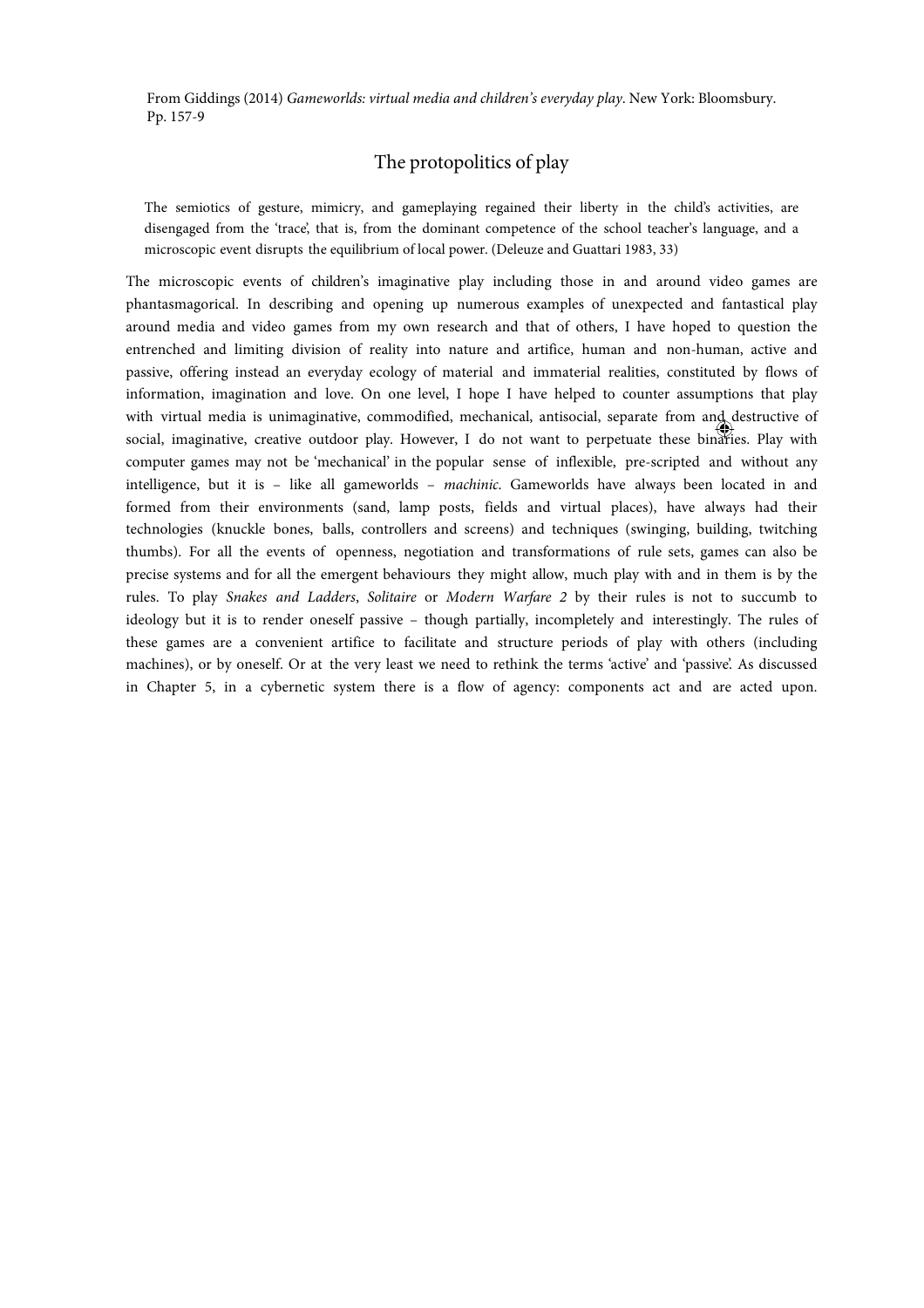However, this emphasis on describing and theorizing the machinic and non- human participants in children's video game play should not lead us to disregard concerns about human desires, anxieties, identifications and investments as players in these media technocultural events. They may not simply initiate or dominate a gameworld, but games were spun into being through the tastes, personalities, relationships and abilities – *technicities* – of children through and with the non-human participants (Dovey and Kennedy 2006). If code and information must be understood as real, material, of the world, then so too can the intangible yet real, embodied yet distributed, monstrous operations of human factors – perception, imagination, creativity, anxiety, play – without always already reducing these to the reassuring singularity of identity or subjectivity, and without assuming that they are unchanged in the processes. The multiple and varied transductions of the Lego video game both on- and off-screen are a reminder of the wide range of possibilities and the complexities in children's play and in the varying networks that facilitate but also shape that play.

At the molar level of the politics of children's media and toy culture, it is important that adults pay attention to and care about the actual acquisitiveness and surveillance required by online spaces for children, the reinforcement of social divisions of gender and race in the design of toys and  $\bullet$  comitant access to digital media and technologies. Campaigns such as Let Toys Be Toys, all-girl game jams, and initiatives such as GoldieBlox open up spaces and possibilities in adult thought and children's play. But at the molecular level of moments and events of play these divisions are often fluid, and flow across each other and into other strange and monstrous configurations.

I would argue that it is equally as important to allow space and time for gameworlds to emerge in playgrounds, parks, streets, in and around virtual worlds. The threat to imaginative play is not ultimately video games or pink and blue toys, but decreased access to the open space of streets and parks because of traffic or fear of strangers, and the shortening of school playtimes. It is also in the well-meaning surveillance of children's play, from the attempts to ban virtual guns and knives to the channelling of play into the rhetorics and structures of learning and development. Gameworlds need actual time and space (and benign neglect) to open up their own second dimensions. Adults need to pay less attention in some ways (and the irony of this is not lost on this parent ethologist), and more in others: